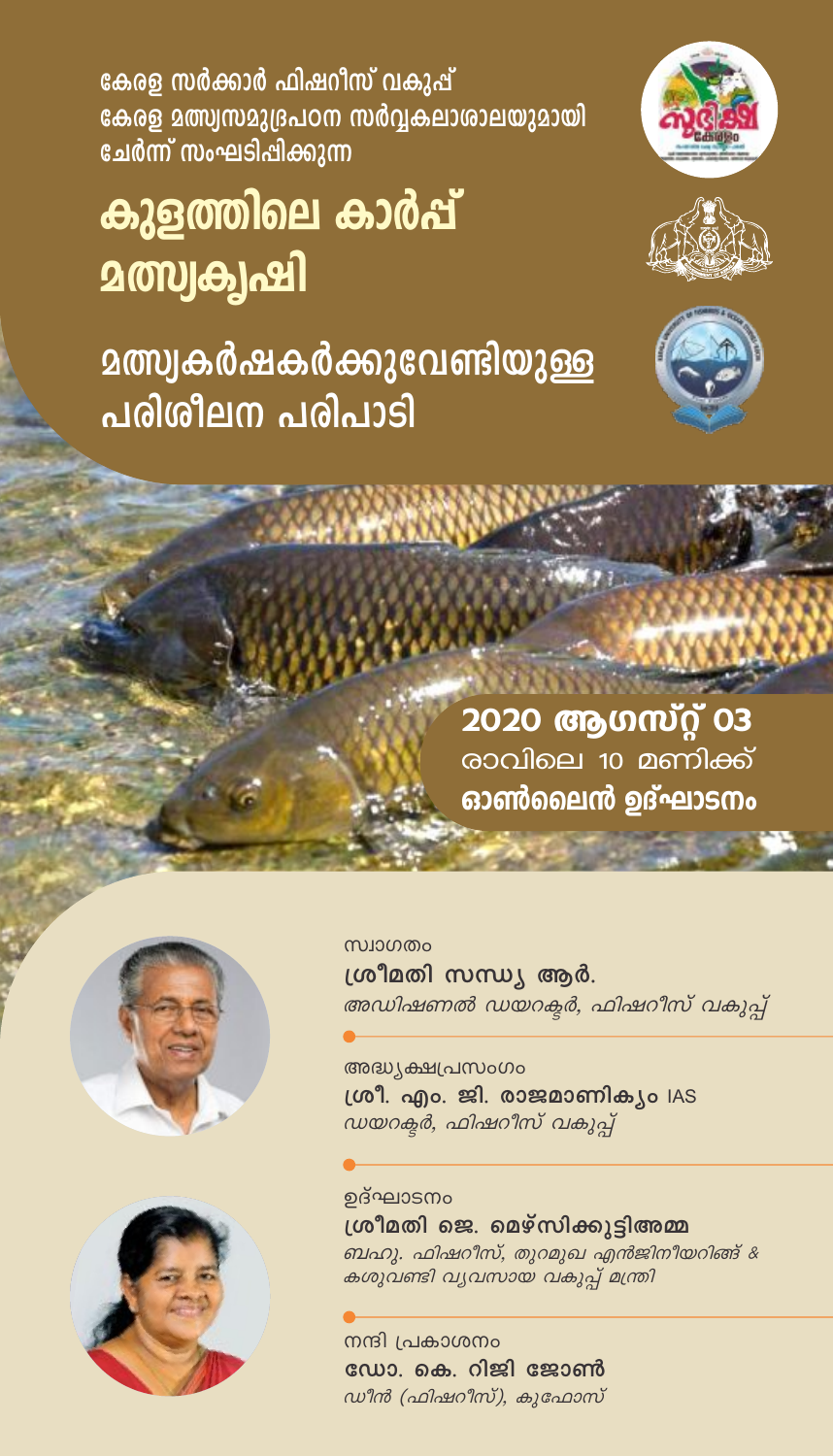## Training Program on Carp farming in pond

## Training sessions Moderator: Sri. Ignatious Mandro B, Joint Director of Fisheries

| Time                      | Topic of discussion                                               | Contents                                                                                                                                                                                                                                                         | Expert/Officer                      |
|---------------------------|-------------------------------------------------------------------|------------------------------------------------------------------------------------------------------------------------------------------------------------------------------------------------------------------------------------------------------------------|-------------------------------------|
| Day-1 Theory (03/08/2020) |                                                                   |                                                                                                                                                                                                                                                                  |                                     |
| 10.30                     | Module-1<br>Introduction to<br>composite culture of<br>carps      | Introduction to fish farming.<br>Concept of composite fish<br>culture. Concept of extensive/<br>semi-intensive/intensive<br>farming, merits and demerits of<br>each system. Different carps<br>and its bionomics.                                                | Dr. Anvar Ali P.H.,<br><b>KUFOS</b> |
| 11.45                     | Module-2<br>Pre-stocking<br>management                            | Site selection.<br>Design and construction of<br>fish pond.<br>Drying, liming, disinfection,<br>manuring.                                                                                                                                                        | Sri. Prince S                       |
| 2.00                      | Module-3<br>Stocking<br>management                                | Selection of healthy fish seed,<br>packing, transportation,<br>acclimatization, stocking density,<br>nursery management in<br>happa/cage                                                                                                                         | Dr. Joyni Jacob                     |
|                           | Day-2 Theory (04/08/2020)                                         |                                                                                                                                                                                                                                                                  |                                     |
| 10.00                     | Module-4<br>Post stocking<br>management &<br>Harvesting           | Food & feeding,<br>growth monitoring.<br>Harvesting, post harvest<br>handling and marketing                                                                                                                                                                      | Smt. Sofji S Bhadran                |
| 11.15                     | <b>Experience sharing</b><br>by farmers                           |                                                                                                                                                                                                                                                                  |                                     |
| 11.45                     | Module-5<br>Water quality &<br>Fish health<br>management          | Importance of water quality<br>parameters, its evaluation and<br>management (DO, pH, salinity,<br>temperature, TAN, alkalinity).<br>Fish health & disease<br>management.                                                                                         | Dr. Manoj CK                        |
| 2.00                      | Module-6<br>Project guidelines,<br>economics and legal<br>aspects | Fixed cost, operational cost,<br>production, profit and cost<br>benefit evaluation of extensive<br>and semi-intensive farming.<br>Pattern of assistance (grant &<br>credit) guidelines, registration<br>and licensing. Success models<br>and reasons for failure | Dr. Simi Rose                       |